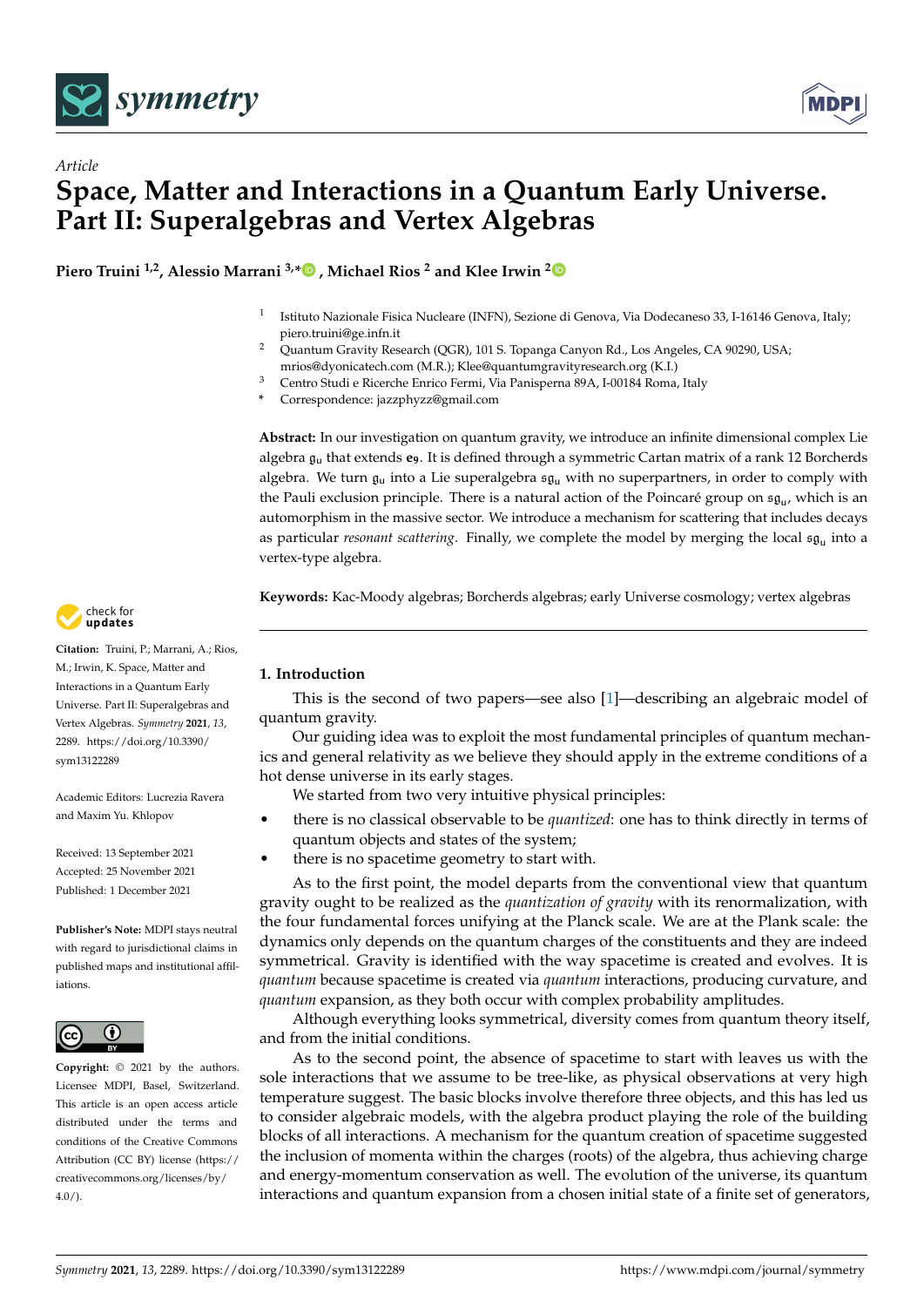can be turned into an algorithm in which all physical quantities are, in principle, calculable. We would need a huge powerful computer to do that, but this is not the point of our two papers. Our point is: trying to think outside the box by going back to the basic physical principles, and by building a consistent model that can accommodate the physics we know.

In this respect, we would like to emphasize that our main object is a superalgebra. Again we were led to it by fundamental physics, the Pauli principle in particular. The way we define it does not leave room for superpartners. Superparticles have not been observed and we can describe all the physical interactions without any need of supersymmetry for renormalization purposes: our theory is finite.

It also turns out, by construction, that spacetime in our model is discrete, simply because, if we start, at say  $t = 0$ , with a finite set of generators, the number of interactions will stay finite at  $t = 1, 2, \dots$  and spacetime will be created in finite chunks, with certain probability amplitudes, see [\[1\]](#page-13-0). What we have denoted here by *t* is an order parameter for the succession of interactions, and is interpreted as universal time. Nevertheless we show that there is a natural action of the Poincaré group in our model. This is crucial for its relationship with the concept of spin and with relativity. Since the model has an intrinsic notion of universal time, how do we compare future observers measurements? Where is relativity of time and space? If a particle has a certain intrinsic momentum included in a root of the algebra, how do we describe an interaction in the rest frame of a massive particle? These are crucial questions coming from the physics we know and experiment. To answer these questions we show that a local action of the Poincaré group is defined and has the right properties as a Wigner representation, even though spacetime is discrete.

As a final remark on this preliminary conceptual outline, let us focus on the interactions. Their building blocks involve three objects and are mathematically described by the multiplication law of the algebra. A generator in the algebra is related to a particle, with certain charges coming from the algebra roots, but it is also related to a quantum field, since new generators are produced by multiplication in the algebra: a generator expands in spacetime with complex quantum amplitudes but locally interacts, and disappears and contributes to the creation of new generators. This local action can be considered as a vertex, made of generators obeying the rules of an algebra. There is no *vacuum* since space points exist only where generators are. We see therefore that we do have an algebra at the core of the model, that we denote  $\mathfrak{sg}_u$ , but the expansion of spacetime embeds it into a larger picture: that of a vertex-type algebra describing quantum interactions and a quantum generated spacetime.

We believe the above considerations are plausible and strongly based on fundamental physics. Their concrete, calculable realization is what we have achieved with our model, which has no claim other than being physically consistent and mathematically rigorous.

In the first paper we have described the basic principles of our model and we have investigated the mathematical structures that may suit our purpose. In particular, we have focused on rank-12 infinite dimensional Kac-Moody, [\[2\]](#page-13-1), and Borcherds algebras, [\[3,](#page-13-2)[4\]](#page-13-3), and we have given physical and mathematical reasons why the latter are preferable.

In our model for the expansion of quantum early Universe, [\[1,](#page-13-0)[5\]](#page-13-4), the need for an infinite dimensional Lie algebra stems from the unlimited number of possible 4-momenta, but at each fixed cosmological time the number of generators and roots involved is *finite*. There is a known algorithm of Lie algebra theory that allows to determine the structure constants among a finite number of generators of a Borcherds algebra [\[3](#page-13-2)[,4\]](#page-13-3). Let us grade the commutators by *levels*, by saying that the commutators involving *n* simple roots have level *n* − 1. A consistent set of structure constants is calculable *level by level*, and once the structure constants are calculated at level *n*, they will not be affected by the calculation at any level  $m > n$ . There are computer programs that apply this algorithm and give the explicit structure constants level by level, see for instance the package *LieRing* of GAP, developed by S. Cicalò and W. A. de Graaf [\[6\]](#page-13-5).

However, for the sake of simplicity, in [\[1\]](#page-13-0) we have chosen to deal with a simpler Lie algebra, gu, that extends **e<sup>8</sup>** and **e9**. In the present paper, we will start investigating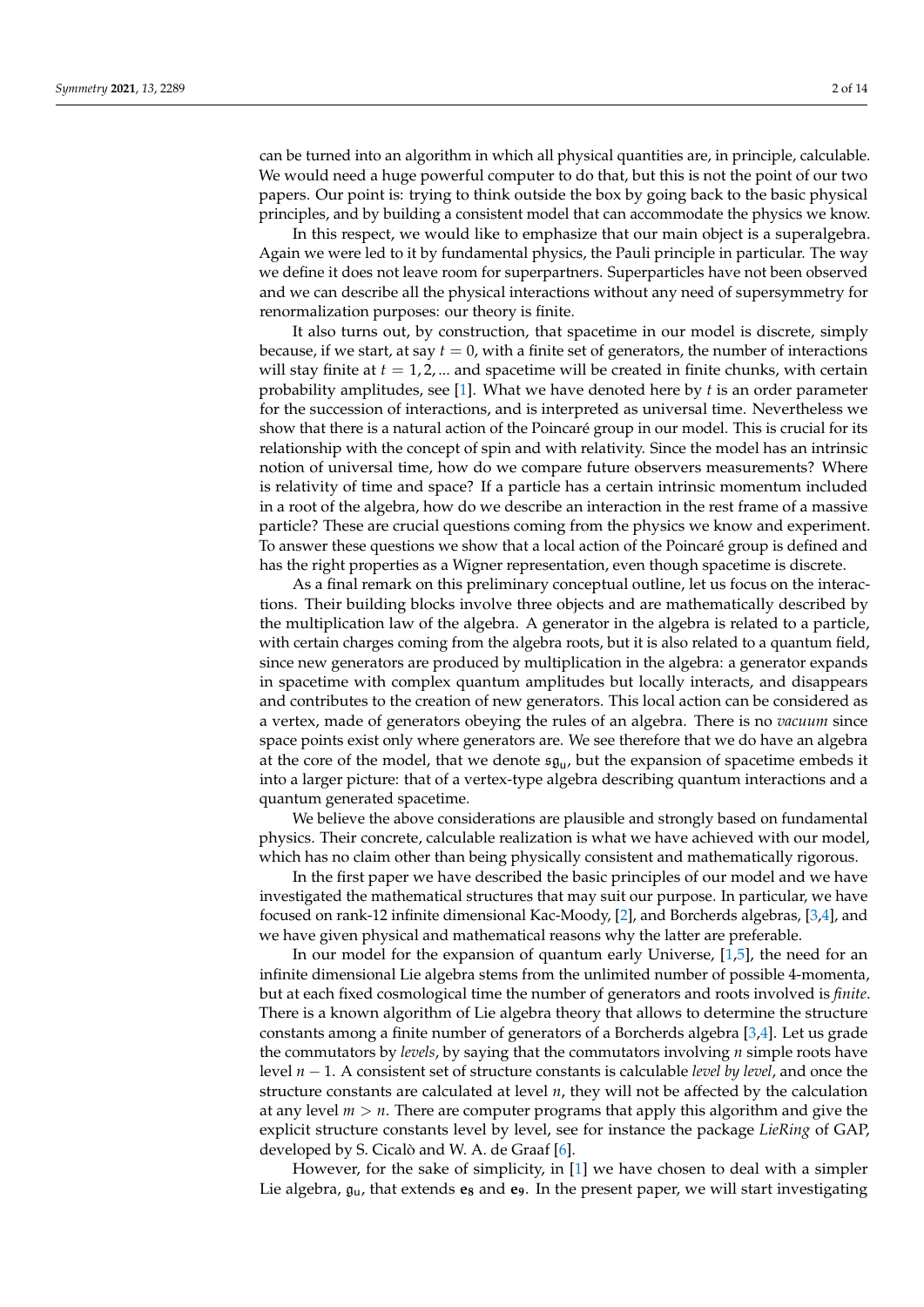a physical model for quantum gravity based on this particular rank-12 algebra  $g<sub>u</sub>$ . We will start by focussing on local aspects of the algebraic model: in Section [2,](#page-2-0) we recall  $\mathfrak{g}_{\mathsf{u}}$ , which is then turned into a Lie superalgebra  $\mathfrak{sg}_{\mathsf{u}}$  in Section  $3.$  Section  $4$  will then discuss interactions, scattering processes and decays, whereas the role of the Poincaré group is analyzed in Section [5.](#page-6-0) Finally, in Sections [6](#page-8-0) and [7](#page-8-1) we will define the quantum states, and then we will merge the algebra  $\mathfrak{sg}_{\mathsf{u}}$  into a vertex-type algebra, representing the quantum early Universe with its expanding spacetime.

#### <span id="page-2-0"></span>**2. The Lie Algebra** gu

We start and consider  $\mathfrak{B}^+$ , the Lie subalgebra of the rank-12 Borcherds algebra  $\mathfrak{B}_{12}$ introduced in [\[1\]](#page-13-0) and generated by the Chevalley generators corresponding to positive roots. A further simplification will then give rise to gu, the Lie algebra that acts *locally* on the quantum state of the Universe [\[1\]](#page-13-0).

We recall from [\[1\]](#page-13-0) that the generalized Cartan matrix for the Borcherds algebra  $\mathfrak{B}_{12}$ ,  $\alpha$  with simple roots denoted by  $α_{-1}$ ,  $α_{0}$ ,  $α_{0}$ ,  $α_{0}$ , ...,  $α_8$ , is

| $-1$     |                |          |          | $\theta$               | $\theta$ | $\theta$       | $\theta$       | $\theta$ | $\Omega$ | $\Omega$ | $\theta$ |  |
|----------|----------------|----------|----------|------------------------|----------|----------------|----------------|----------|----------|----------|----------|--|
| $-1$     | $\overline{0}$ |          | $-1$     | $\Omega$               | $\theta$ | $\theta$       | $\theta$       | $\theta$ | 0        | 0        |          |  |
| $-1$     | $-1$           | $\Omega$ | $-1$     | $\theta$               | $\theta$ | $\theta$       | $\theta$       | $\theta$ | 0        | 0        | $\theta$ |  |
| $-1$     | $-1$           | $-1$     | 2        | $-1$                   | $\theta$ | $\theta$       | $\theta$       | $\theta$ | 0        | 0        | 0        |  |
| $\Omega$ | $\theta$       | $\Omega$ | $-1$     | 2                      | $-1$     | $\theta$       | $\theta$       | $\theta$ | 0        | $\Omega$ | 0        |  |
| $\Omega$ | 0              | $\Omega$ | $\theta$ | $-1$                   | 2        | $-1$           | $\theta$       | $\Omega$ | $\Omega$ | $\Omega$ | 0        |  |
| $\Omega$ | 0              | $\theta$ | $\theta$ | $\theta$               | $-1$     | 2              | $-1$           | $\theta$ | $\Omega$ | $\Omega$ | $\theta$ |  |
| $\Omega$ | 0              | $\theta$ | $\theta$ | $\theta$               | $\theta$ | $-1$           | 2              | $-1$     | $\Omega$ | $\Omega$ | 0        |  |
| $\Omega$ | 0              | $\theta$ | $\theta$ | $\theta$               | $\theta$ | $\theta$       | $-1$           | 2        | $-1$     | $-1$     | $\Omega$ |  |
| 0        | $\Omega$       | 0        | $\theta$ | $\theta$               | $\theta$ | $\overline{0}$ | $\theta$       | $-1$     | 2        | $\Omega$ | 0        |  |
| $\Omega$ | 0              | 0        | $\theta$ | $\theta$               | $\theta$ | $\overline{0}$ | $\overline{0}$ | $-1$     | $\theta$ | 2        | $-1$     |  |
|          | 0              | 0        | 0        | 0                      | 0        | 0              | $\theta$       | 0        | $\Omega$ | $-1$     | 2        |  |
|          |                |          |          | $-1$ $-1$ $-1$<br>$-1$ |          |                |                |          |          |          |          |  |

By defining

$$
\delta := \alpha_0 + 2\alpha_1 + 3\alpha_2 + 4\alpha_3 + 5\alpha_4 + 6\alpha_5 + 3\alpha_6 + 4\alpha_7 + 2\alpha_8,\tag{2}
$$

the 4-momentum vector can be written as

<span id="page-2-1"></span>
$$
p := E_p \alpha_{-1} + p_x (\alpha_{0''} - \alpha_{-1}) + p_y (\alpha_{0'} - \alpha_{-1}) + p_z (\delta - \alpha_{-1}). \tag{3}
$$

Then, we restrict to the subalgebra  $\mathfrak{B}^+$  of  $\mathfrak{B}_{12}$ , namely to positive roots  $r = \sum_{\mathcal{I}} \lambda_i \alpha_i$ ,  $\mathcal{I} := \{-1, 0'', 0', 0, ..., 8\}$ , with  $\lambda_i \in \mathbb{N} \cup \{0\}$ . Consequently, the 4-momentum [\(3\)](#page-2-1) becomes

<span id="page-2-2"></span>
$$
p = (E_p, p_x, p_y, p_z) = (\lambda_{-1} + \lambda_{0} + \lambda_{0} + \lambda_0, \lambda_{0} + \lambda_0, \lambda_0)
$$
\n(4)

with  $\lambda_{-1}$ ,  $\lambda_{0''}$ ,  $\lambda_{0'}$ ,  $\lambda_0 \geq 0$ , implying

$$
m^2 := -p^2 \ge 0,\t\t(5)
$$

namely  $p$  either lightlike or timelike. In particular ( $i, j \in \{-1, 0'', 0', 0\}$ ),

$$
p^{2} = -\left(\lambda_{-1}^{2} + 2\lambda_{-1}\sum_{i \neq -1} \lambda_{i} + \sum_{i \neq j, i, j \neq -1} \lambda_{i} \lambda_{j}\right)
$$
  
\n
$$
\begin{cases}\n= 0 & \text{if } \lambda_{-1} = 0 \text{ and at most one } \lambda_{i} \neq 0, i \neq -1, \\
= -1 & \text{if } \lambda_{-1} = 1 \text{ and all } \lambda_{i} = 0, i \neq -1,\n\end{cases}
$$
\n(6)  
\n
$$
\leq -2 \text{ otherwise.}
$$

As in [\[1\]](#page-13-0), we write a root  $r = \sum_{\mathcal{I}} \lambda_i \alpha_i$  as

$$
r = \alpha + p,\tag{7}
$$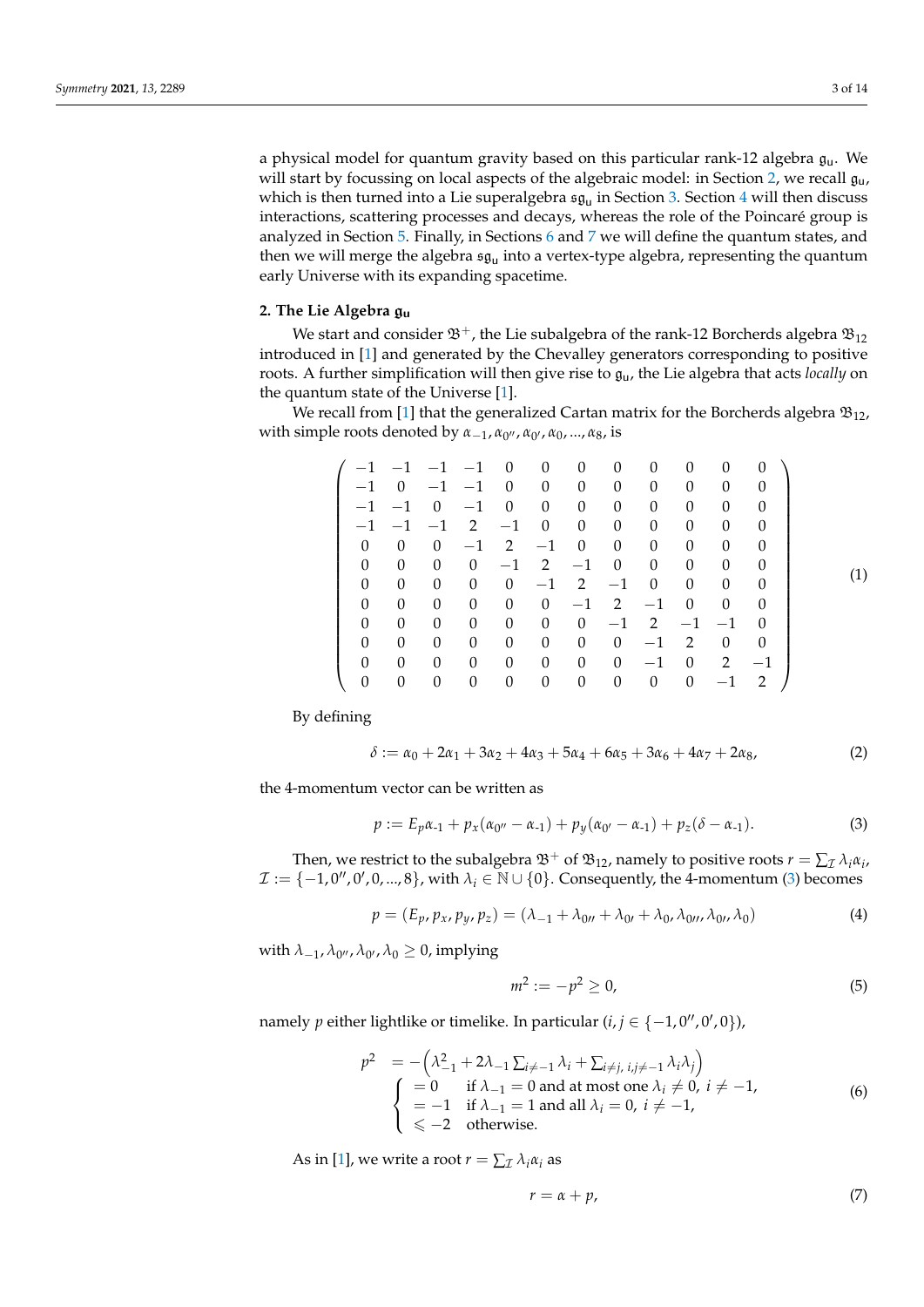with

$$
\Phi_8 \quad \ni \quad \alpha = (\lambda_1 - 2\lambda_0)\alpha_1 + (\lambda_2 - 3\lambda_0)\alpha_2 + (\lambda_3 - 4\lambda_0)\alpha_3 \n+ (\lambda_4 - 5\lambda_0)\alpha_4 + (\lambda_5 - 6\lambda_0)\alpha_5 + (\lambda_6 - 3\lambda_0)\alpha_6 \n+ (\lambda_7 - 4\lambda_0)\alpha_7 + (\lambda_8 - 2\lambda_0)\alpha_8,
$$
\n(8)

and  $p$  given by  $(4)$ .

**Remark 1.** *Notice that the mass of a particle cannot be arbitrary small, since there is a lower limit,*  $m > 1$ .

Hence, we extend the possible values of the 4-momentum  $p := (E, \vec{p})$  by including those with opposite 3-momentum  $\tilde{p} = (E, -\vec{p})$ , as explained in [\[1\]](#page-13-0), so that

$$
p = (E_p, p_x, p_y, p_z), \quad E_p \in \mathbb{N}, \ p_x, p_y, p_z \in \mathbb{Z}, \ p^2 \le 0.
$$
 (9)

The algebra  $g_u$  extends the  $1 + 1$ -dimensional toy model based on  $e_9$  discussed in [\[1\]](#page-13-0); it is defined as the algebra generated by  $x_p^{\alpha}$  and  $x_{\alpha+p}$ , such that  $p^2 \leq 0$ , satisfying the following commutation relations:

<span id="page-3-1"></span>
$$
\begin{aligned}\n\left[x_{p_1}^{\alpha}, x_{p_2}^{\beta}\right] &= 0, \\
\left[x_{p_1}^{\alpha}, x_{\beta+p_2}\right] &= (\alpha, \beta)x_{\beta+p_1+p_2}, \\
\left[x_{\alpha+p_1}, x_{\beta+p_2}\right] &= \begin{cases}\n0, & \text{if } \alpha + \beta \notin \Phi_8 \cup \{0\}; \\
\epsilon(\alpha, \beta)x_{\alpha+\beta+p_1+p_2}, & \text{if } \alpha + \beta \in \Phi_8; \\
-x_{p_1+p_2}^{\alpha}, & \text{if } \alpha + \beta = 0,\n\end{cases}\n\end{aligned} \tag{10}
$$

where  $(\cdot,\cdot)$  is the Euclidean scalar product in  $\mathbb{R}^8$ , the function  $\varepsilon$  :  $\Phi_8 \times \Phi_8 \to \{-1,1\}$  is the asymmetry function [\[1](#page-13-0)[,2](#page-13-1)[,7\]](#page-13-6), and

$$
x_p^{-\alpha} = -x_p^{\alpha}, \quad \left[x_{p_1}^{\alpha}, x_{\beta+p_2}\right] = -\left[x_{\beta+p_2}, x_{p_1}^{\alpha}\right], \tag{11}
$$

in order to have an antisymmetric algebra.

Moreover, for consistency, we require that

<span id="page-3-2"></span>
$$
x_p^{\alpha+\beta} = x_p^{\alpha} + x_p^{\beta}.
$$
 (12)

Notice that  $p_1^2$ ,  $p_2^2 \leq 0$  implies  $(p_1 + p_2)^2 \leq 0$ .

<span id="page-3-3"></span>**Remark 2.** *Notice also that*  $p_1^2$ ,  $p_2^2 < 0$  *imply*  $(p_1 + p_2)^2 < 0$ *. Thus, there is a subalgebra*  $\mathfrak{g}^+_u$  *of*  $\mathfrak{g}_\mathsf{u}$  *with the same commutation relations* [\(10\)](#page-3-1), but with generators  $x_{\alpha+p}$  and  $x_p^\alpha$  such that  $p^2 < 0$ *(only massive particles).*

<span id="page-3-4"></span>**Proposition 1.** *The algebra* gu *with relations* [\(10\)](#page-3-1)*–*[\(12\)](#page-3-2) *is an infinite-dimensional Lie algebra.*

The proof is in Appendix [A.](#page-11-0)

The algebra gu has a natural 2-grading inherited by that of **e8**, due to the decomposition into the subalgebra  $d_8$  and its Weyl spinor, [\[1\]](#page-13-0). The generators  $x_{\alpha+p}$  are fermionic (resp. bosonic) if *α* is fermionic (resp. bosonic), whereas the generators  $x_p^{\alpha}$  are bosonic, due to the commutation relations [\(10\)](#page-3-1).

# <span id="page-3-0"></span>**3. The Lie Superalgebra** sg<sup>u</sup>

In order to turn the Lie algebra gu into a Lie superalgebra, we exploit the *Grassmann envelope*  $G(\mathfrak{g}_{\mathfrak{u}})$  of  $\mathfrak{g}_{\mathfrak{u}}$ ,

$$
G(\mathfrak{g}_u) := \mathfrak{g}_{u0} \otimes G_0 + \mathfrak{g}_{u1} \otimes G_1, \qquad (13)
$$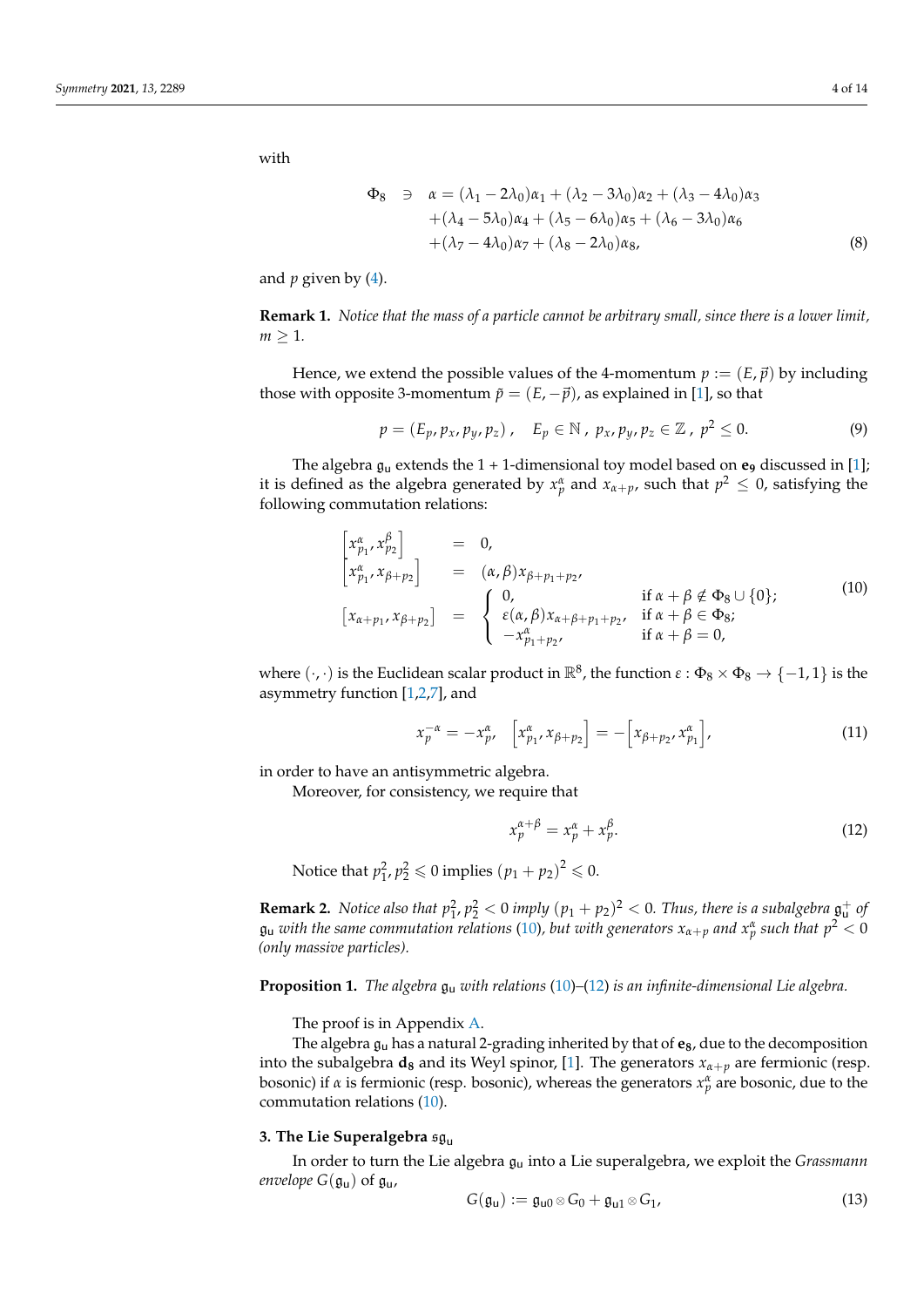where  $\mathfrak{g}_{\mathsf{u}0}$  is the boson subalgebra of  $\mathfrak{g}_{\mathsf{u}}$ ,  $\mathfrak{g}_{\mathsf{u}1}$  its fermionic part, and  $G_0$ ,  $G_1$  are the even, odd parts of a Grassmann algebra with infinitely many generators. More precisely, we map each generator *X* of  $\mathfrak{g}_\mathsf{u}$  to the generator  $X \otimes e_x$  of  $G(\mathfrak{g}_\mathsf{u})$ , where  $e_x$  is even if *X* is bosonic, odd if *X* is fermionic, and  $e_x \neq e_y$  if  $X \neq Y$ . Then the graded Jacobi identity is satisfied, [\[8\]](#page-13-7), and one obtains, by linearity, a Lie superalgebra, that we denote by  $\mathfrak{sg}_\mathsf{u}.$ 

Let us show this straightforward calculation explicitly.

Let *X*, *Y*, *Z* be generators of  $\mathfrak{g}_u$  of degree *i*, *j*,  $k \in \{0,1\}$  respectively. We remind, from [\[1\]](#page-13-0), that the generators  $x_p^{\alpha}$  have degree 0, whereas the generators  $x_{\alpha+p}$  have degree  $|α| = 0$  if *α* is bosonic and degree  $|α| = 1$  if *α* is fermionic.

Let  $[X, Y]$  still denote the product of  $X, Y$  in  $\mathfrak{g}_u$  and  $X \otimes e_x \circ Y \otimes e_y$  the corresponding product in  $\mathfrak{sg}_\mathsf{u}.$  Then:

$$
X \otimes e_x \circ Y \otimes e_y = [X, Y] \otimes e_x e_y = -[Y, X] \otimes e_x e_y = -(-1)^{ij} [Y, X] \otimes e_y e_x
$$
  
= -(-1)<sup>ij</sup>Y \otimes e\_y \circ X \otimes e\_x (14)

and the graded Jacobi identity is satisfied:

$$
(-1)^{ik}((X \otimes e_x \circ Y \otimes e_y) \circ Z \otimes e_z) + (-1)^{jk}((Z \otimes e_z \circ X \otimes e_x) \circ Y \otimes e_y) + (-1)^{ij}((Y \otimes e_y \circ Z \otimes e_z) \circ X \otimes e_x)
$$
  
\n
$$
= (-1)^{ik}[[X, Y], Z] \otimes e_x e_y e_z + (-1)^{jk}[[Z, X], Y] \otimes e_z e_x e_y + (-1)^{ij}[[Y, Z], X] \otimes e_y e_z e_x
$$
  
\n
$$
= ((-1)^{ik}[[X, Y], Z] + (-1)^{jk}(-1)^{k(i+j)}[[Z, X], Y] + (-1)^{ij}(-1)^{i(j+k)}[[Y, Z], X]) \otimes e_x e_y e_z
$$
  
\n
$$
= (-1)^{ik} J \otimes e_x e_y e_z = 0
$$
\n(15)

where  $J = 0$  is the Jacobi identity for  $\mathfrak{g}_u$ .

<span id="page-4-1"></span>**Remark 3.** *The product in the Lie superalgebra* sg<sup>u</sup> *is effectively the same as in the Lie algebra* gu *but its symmetry property is crucial for the elements of the universal enveloping algebra, that appear point by point in the model for the expanding Universe. The universal enveloping algebra is indeed the tensor algebra*  $1 \oplus \mathfrak{sg}_u \oplus \mathfrak{sg}_u \oplus \mathfrak{ss}_u$   $\oplus ...$  *modulo the relations*  $x \otimes y - (-1)^{ij}y \otimes x = x \circ y$  *for all x*, *y* ∈ sg<sup>u</sup> *, embedded in the tensor algebra, of degree i*, *j respectively. In particular this makes the fermions comply with the Pauli exclusion principle:*  $x \otimes x = 0$ *, for x fermionic, whereas the same relation is trivial,*  $0 = 0$ *, if x is bosonic.* 

**Remark 4.** *The Lie superalgebra*  $\mathfrak{sa}_{\mathfrak{u}}$  *does not involve* superpartners. *The elements are exactly the same as those of the algebra* gu*. The importance we attribute to this algebra is solely due to the fulfillment of the Pauli exclusion principle.*

**Remark 5.** *We also notice that the use of the Grassmann envelope produces zero divisors in the algebra whenever the same fermionic root,* with the same momentum*, is in two interacting particles. This is the precise mathematical statement we need in order to apply the previous two remarks to our model. The Pauli principle is therefore fulfilled.*

## <span id="page-4-0"></span>**4. Interaction Graphs**

As mentioned in the Introduction of [\[1\]](#page-13-0), the interactions have a tree structure whose building blocks involve only three particles, and they are expressed by the product in the underlying algebra. The scattering amplitudes are proportional, up to normalization, to the structure constants of the related products. An ordering of the roots has to be *a priori* set, so that the commutator between two generators is taken according to that order. Quantum interference is obviously independent from the ordering choice.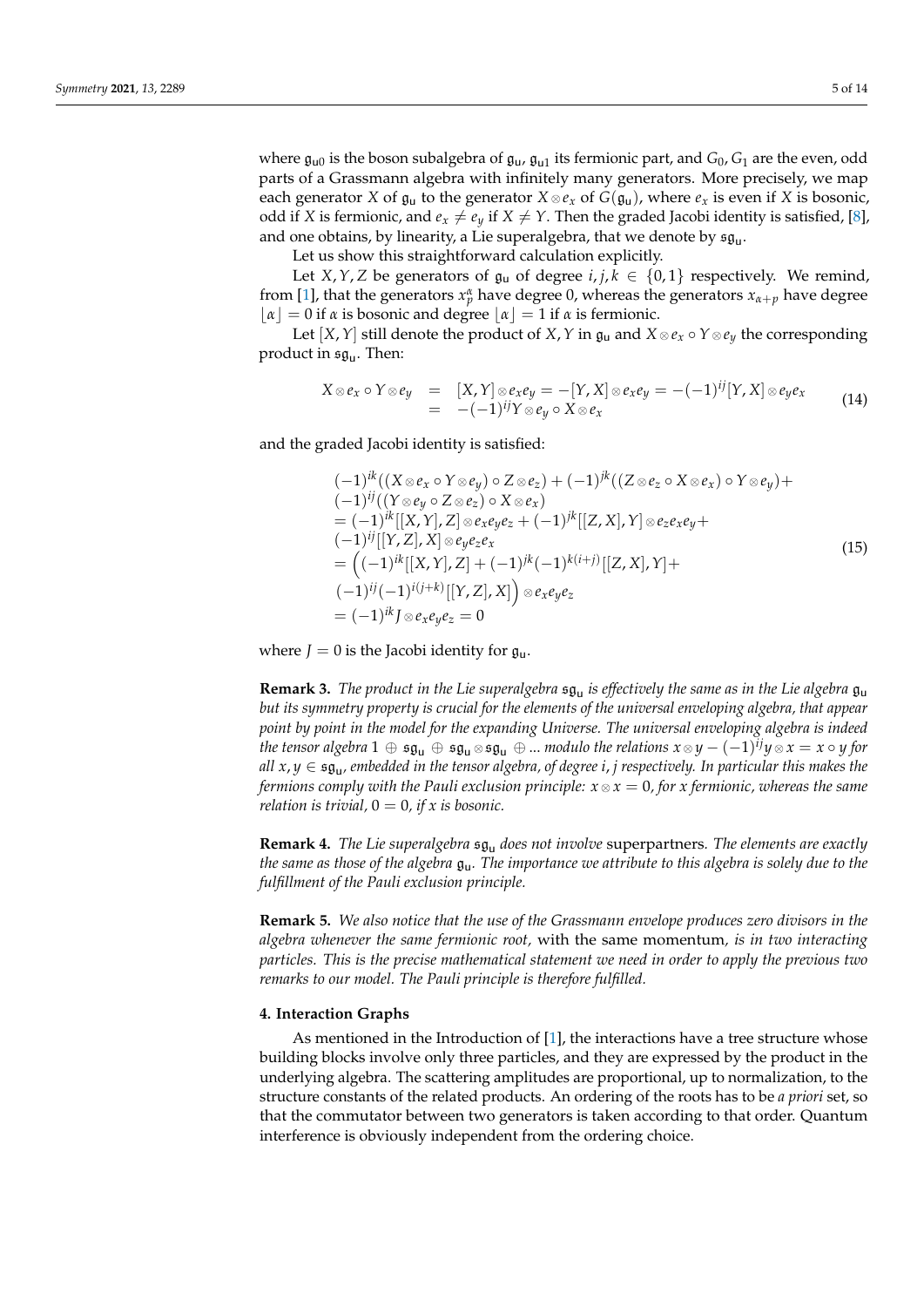In this section, we set up a *correspondence* between graphs and products in the algebra  $\mathfrak{g}_{\mathsf{u}}$  spanned by the generators and the scattering as resonance interactions, and the scatterings as  $\mathfrak{g}_{\mathsf{u}}$ 

,  $x \mapsto \alpha \cdot \beta$  ,  $y \mapsto \alpha \cdot \beta$  ,  $y \mapsto \alpha \cdot \beta$  ,  $y \mapsto \alpha \cdot \beta$  ,  $y \mapsto \alpha \cdot \beta$  ,  $y \mapsto \alpha \cdot \beta$ 

$$
\{x_p^{\alpha}, x_{\alpha+p} ; \alpha \in \Phi_8, p = (E, \vec{p}), p^2 \le 0 \},
$$
\n(16)

and the procedure can then be trivially extended to  $\mathfrak{sg}_{u}$  by Remark [3.](#page-4-1)

 ${x}$ α

we include the decays among the possible scatterings as *resonance interactions*, a well known and studied phenomenon in many physical processes, as we now explain. Suppose that two particles, one with charge  $\alpha \in \Phi_8 \cup \{0\}$  and momentum  $p_1$ , the other with charge  $\beta \in \Phi_8 \cup \{0\}$  and momentum  $p_2$ , are present at the same space point and are such that  $\alpha - \beta \in \Phi_8 \cup \{0\}$  and  $E_1 > E_2$ ; then, a decay occurs, with a certain amplitude, producing the outgoing particles of charges  $(α – β)$ ,  $β$  with momenta  $(p<sub>1</sub> – p<sub>2</sub>)$  and  $p<sub>2</sub>$ respectively, whereas the particle with charge  $β ∈ Φ<sub>8</sub> ∪ {0}$  and momentum  $p<sub>2</sub>$  shifts in space according to the expansion rule, see [\[1\]](#page-13-0). The amplitude for the decay is proportional,<br>in the normalization, to the churching sometent of the commutator between the outgoing up to normalization, to the structure constant of the commutator between the outgoing particles (we will comment on this viewpoint on the decays at the end of this section).

The possible situations for an elementary interaction are depicted in the following graphs, given by Figures 1-3 (the *resonant* part[ic](#page-6-1)le is also shown in case of a decay). In the graphs we use wiggly lines for the neutral particles  $x_p^{\alpha}$  and straight lines for the charged particles  $x_{\alpha+p}$ . Red lines indicate outgoing particles and blue lines incoming ones.

We would like to stress that the orientation of the graphs is not significant; these are not Feynmann diagrams, although they resemble them: only the distinction between incoming and outgoing particles matters; it complies with 4-momentum and charge conservation. and charge conservation.

<span id="page-5-0"></span>

**Figure 1.**  $[x_{p_1}^{\alpha}, x_{\beta+p_2}] = (\alpha, \beta)x_{\beta+p_1+p_2}$ ; (a):  $x^{\alpha}$  absorption by  $x_{\beta}$ ; (b):  $x^{\alpha}$  emission by  $x_{\beta}$  (similarly for  $x^{\alpha}$  and  $x_{\beta}$ ... interchanged)  $x_{p_1}^{\alpha}$  and  $x_{\beta+p_2}$  interchanged).



Figure 2:  $[x_{\alpha+p_1}, x_{-\alpha+p_2}] = 0$ <br>and  $x_{-\alpha+p_2}$  interchanged). **Figure 2.**  $[x_{\alpha+p_1}, x_{-\alpha+p_2}] = -x_{p_1+p_2}^{\alpha}$ ; (a):  $x_{\alpha} - x_{-\alpha}$  annihilation; (b): pair creation (similarly for  $x_{\alpha+p_1}$  and  $x_{-\alpha+p_2}$  interchanged).  $\frac{1}{2}$   $\frac{1}{2}$   $\frac{1}{2}$   $\frac{1}{2}$   $\frac{1}{2}$   $\frac{1}{2}$   $\frac{1}{2}$   $\frac{1}{2}$   $\frac{1}{2}$   $\frac{1}{2}$   $\frac{1}{2}$   $\frac{1}{2}$   $\frac{1}{2}$   $\frac{1}{2}$   $\frac{1}{2}$   $\frac{1}{2}$   $\frac{1}{2}$   $\frac{1}{2}$   $\frac{1}{2}$   $\frac{1}{2}$   $\frac{1}{2}$   $\frac{1}{2}$  and *x*<sub>−*α*+*p*<sub>2</sub> interchanged).</sub> interchanged).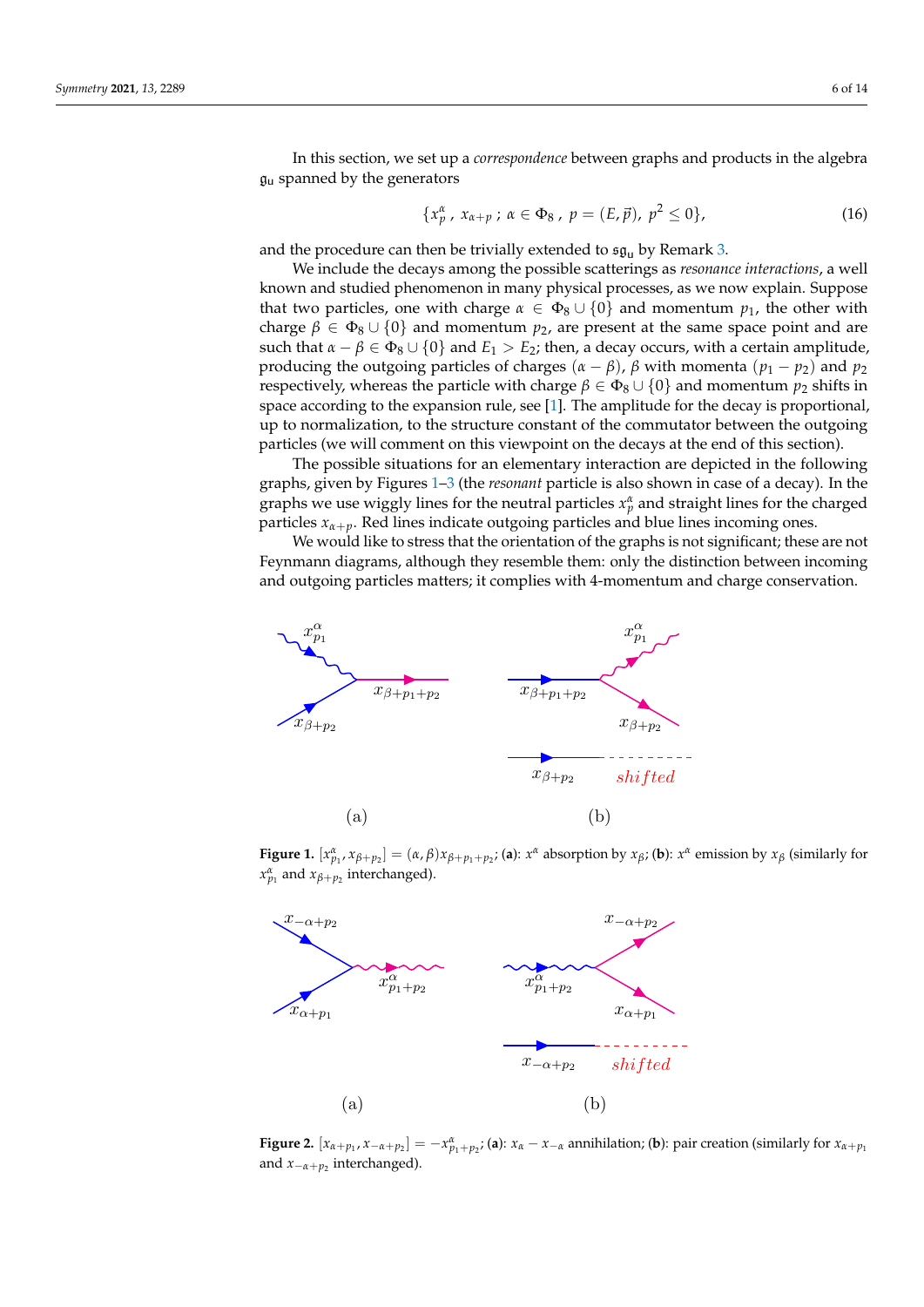<span id="page-6-1"></span>

 $\sum_{k=1}^{\infty} \sum_{k=1}^{\infty} \sum_{k=1}^{\infty} \sum_{p=1}^{\infty} \sum_{p=1}^{\infty} \sum_{k=1}^{\infty} \sum_{p=1}^{\infty} \sum_{p=1}^{\infty} \sum_{p=1}^{\infty} \sum_{p=1}^{\infty} \sum_{p=1}^{\infty} \sum_{p=1}^{\infty} \sum_{p=1}^{\infty} \sum_{p=1}^{\infty} \sum_{p=1}^{\infty} \sum_{p=1}^{\infty} \sum_{p=1}^{\infty} \sum_{p=1}^{\infty} \sum_{p$ **Figure 3.**  $[x_{\alpha+p_1}, x_{\beta+p_2}] = \varepsilon(\alpha, \beta)x_{\alpha+\beta+p_1+p_2}$ ; (a):  $x_{\alpha} - x_{\beta}$  scattering; (b):  $x_{\alpha+\beta}$  decay into  $x_{\alpha}$  and  $x_{\beta}$ <br>(similarly for  $x_{\alpha+n}$  and  $x_{\beta+n}$  interchanged) (similarly for  $x_{\alpha+p_1}$  and  $x_{\beta+p_2}$  interchanged). interchanged).

A particular case represented by Figure [3](#page-6-1) is the interaction among gluons.

Notice that for each interaction as in (a) of Figures [1](#page-5-0)[–3](#page-6-1) there is an amplitude for a shift of the two particles without interaction. This allows for an interaction as in (b) of the same Figure at a later time.

8 discrete time intervals. The graphs in the figures of this section show what happens locally These graphs represent the building blocks of the interactions and make the model effective and calculable, being the amplitudes for each process and for the space expansion well determined. We stress again that the overall picture is that of particles associated to generators that interact while they expand in the same fashion as the wave function spreads out in standard quantum mechanics. The expansion occurs however in a discrete space at to the component of the expanded particle in a point where it is located at a certain instant of the universal time, [\[1\]](#page-13-0), with a certain amplitude.

We recall from reference [\[1\]](#page-13-0) that our concept of a geometrical point in space reverses that of locality: a point is where an interaction occurs. The initial set of generators are all allowed to interact with each other, with a certain amplitude proportional up to normalization to the structure constants of the algebra, at what we call time 0 of the universal clock. This is equivalent to saying that at time 0 all particles are in the same point. The outcome of the first interactions, plus the creation of space, which is a consequence of the momentum part of the root associated with each generator, leads to a second set of interactions, and so on. What we call *universal time* is this order parameter of the interactions.

#### <span id="page-6-0"></span>**5. The Poincaré Group**

We refer to Section 2.3 of our previous paper [\[1\]](#page-13-0), in particular we denote by  $\rho_1$ ,  $\rho_2$  the roots  $k_5 - k_6$  and  $k_5 + k_6$  respectively.

We have a complex  $\mathbf{a}_1 \oplus \mathbf{a}_1$  Lie algebra  $\mathcal M$  generated by  $x_{\pm \rho_1}$ ,  $x_{\pm \rho_2}$  and the corresponding Cartan generators  $h_{\rho_1}$ ,  $h_{\rho_2}$ .

The spin subalgebra  $\mathbf{su}(2)^{\text{spin}} \in \mathcal{M}$  is the compact form of the subalgebra with generators  $R^+ := x_{\rho_1} + x_{\rho_2}$ ,  $R^- := x_{-\rho_1} + x_{-\rho_2}$  and  $H_R := \frac{1}{2}(h_{\rho_1} + h_{\rho_2})$ , namely  $su(2)^{spin}$ is generated by  $R^+ + R^-$ ,  $i(R^+ - R^-)$  and  $iH_R$ .

We denote by *w* the Pauli-Lubanski vector and we classify the  $\mathfrak{g}_u$  generators  $x_{\alpha+p}$  or  $x_p^{\alpha}$  with respect to  $m^2 = -p^2$  and  $w^2$ , the two Casimir invariants of the Poincaré group. We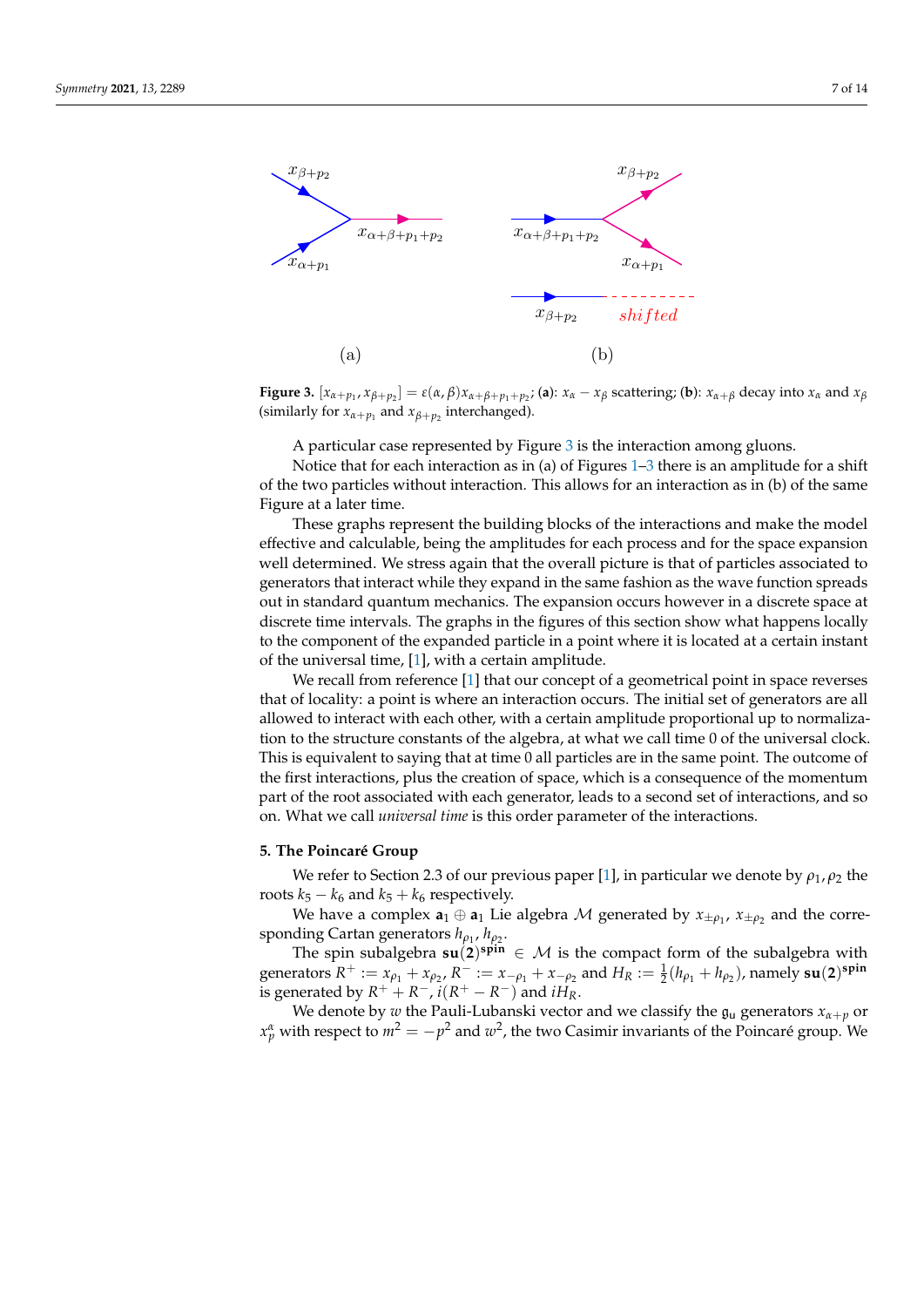use the shorthand notation  $k := \pm k_1 \pm k_2 \pm k_3 \pm k_4 \pm k_7 \pm k_8$ ,  $k_e$  (resp.  $k_o$ ) when  $k$  has an even (resp. odd) number of  $+$  signs.

$$
\frac{(-p^2, w^2)}{(m^2, 0)} \quad \text{generator} \n(m^2, 0) \qquad x_{\alpha+p}, x_p^{\alpha} | \alpha = \pm k_i \pm k_j, \ i, j \notin \{5, 6\}, -p^2 = m^2 \n(m^2, \frac{3}{4}m^2) \qquad x_{\alpha+p}, x_p^{\alpha} | \alpha = \frac{1}{2}(k_o \pm (k_5 - k_6)), -p^2 = m^2 \n(m^2, \frac{3}{4}m^2) \qquad x_{\alpha+p}, x_p^{\alpha} | \alpha = \frac{1}{2}(k_e \pm (k_5 + k_6)), -p^2 = m^2 \n(m^2, 2m^2) \qquad x_{\alpha+p}, x_p^{\alpha} | \alpha = k_i \pm k_5 \text{ or } \alpha = k_i \pm k_6, -p^2 = m^2 \n(0, 0) \qquad \text{all generators } x_{\alpha+p} \text{ or } x_p^{\alpha} \text{ such that } p^2 = 0
$$
\n(17)

Let  $\mathfrak{g}^e_\mathsf{u}$  be the extension of  $\mathfrak{g}_\mathsf{u}$  that includes all timelike and lightlike momenta (not necessarily with integer component), and let  $\mathfrak{g}_{u}^{+e}$  the subalgebra  $\mathfrak{g}_{u}^{e}$  of massive particles, namely the extension of the subalgebra  $\mathfrak{g}^+_u$  introduced in Remark [2.](#page-3-3) We regard the following proposition as fundamental for the relativistic behavior of our model.

**Proposition 2.** *There is a natural action of the Poincaré group*  $\mathfrak{P}: \mathfrak{g}_u^e \to \mathfrak{g}_u^e$ *. Let*  $\mathcal{P} = (\Lambda, a)$  *be an element of* P*, where* Λ *is a Lorentz transformation and a a translation.*

*The action extends by linearity the following action on the generators*  $x_{\alpha+p}$  *and*  $x_p^{\alpha}$  *of*  $\mathfrak{g}_u^e$ *.* 

*1. If*  $p^2 < 0$ , fix a transformation  $\Lambda_p$  such that  $\Lambda_p(m, 0, 0, 0) = p$  and let  $W(\Lambda, p) :=$ Λ −1 <sup>Λ</sup>*p*ΛΛ*<sup>p</sup> be the Wigner rotation induced by* Λ

<span id="page-7-0"></span>
$$
\mathcal{P}(x_{\alpha+p}) = e^{ia \cdot \Lambda p} e^{ad(R)} x_{\alpha+\Lambda p}, \mathcal{P}(x_p^{\alpha}) = e^{ia \cdot \Lambda p} e^{ad(R)} x_{\Lambda p}^{\alpha}
$$
(18)

 $\nu$ here  $ad(R)$  is the adjoint action of the generator  $R \in \textbf{su}(2)^{\textbf{spin}}$  of the Wigner rotation  $W(\Lambda, p)$ .

2. If  $p^2 = 0$  and  $w^2 = 0$  the action reduces to

$$
\mathcal{P}(x_{\alpha+p}) = e^{ia \cdot \Lambda p} e^{i\theta(\Lambda)\lambda} x_{\alpha+\Lambda p}, \ \mathcal{P}(x_p^{\alpha}) = e^{ia \cdot \Lambda p} e^{i\theta(\Lambda)\lambda} x_{\Lambda p}^{\alpha}
$$
 (19)

*where*  $λ = 0, ±1/2, ±1$  *is the helicity of α and*  $θ$  *is the angle of the SO*(2) *rotation along the direction of*  $\vec{p}$ *, analogous to the Wigner rotation of the massive case.* 

The Poincaré group is a subgroup of the automorphism group of  $\mathfrak{g}_{\mathrm{u}}^{+e}$  .

**Proof.** The action  $P$  on each generator with a certain mass and spin/helicity acts as the irreducible *induced representation*, introduced by Wigner, [\[9\]](#page-13-8).

We only need to prove that it is an automorphism of  $\mathfrak{g}^{+\varepsilon}_\mathsf{u}$ , namely that  ${\mathcal P}$  is non-singular and preserves the Lie product [\(10\)](#page-3-1). Part of the proof is similar to the classical one, see Lemma 4.3.1 in [\[10\]](#page-13-9).

The fact that  $P$  is non-singular comes from the obvious existence of its inverse transformation. We are left with the proof that  $\mathcal{P}([X, Y]) = [\mathcal{P}(X), \mathcal{P}(Y)].$ 

Let us consider in particular  $\mathcal{P}(x_{\alpha+p})$  in [\(18\)](#page-7-0). Since *R* is an **e**<sub>8</sub> generator then ad(*R*) is nilpotent, namely  $ad(R)^r = 0$  for some *r* and

$$
e^{ad(R)} = 1 + ad(R) + \frac{ad(R)^2}{2!} + \dots + \frac{ad(R)^{r-1}}{(r-1)!}
$$
 (20)

We have

$$
\frac{1}{s!}ad(R)^{s}[x,y] = \frac{1}{s!} \sum_{i=0}^{s} {s \choose i} [ad(R)^{i}x, ad(R)^{s-i}y] \n= \sum_{\substack{i,j \ i \neq s}} \frac{1}{i!j!} [ad(R)^{i}x, ad(R)^{j}y]
$$
\n(21)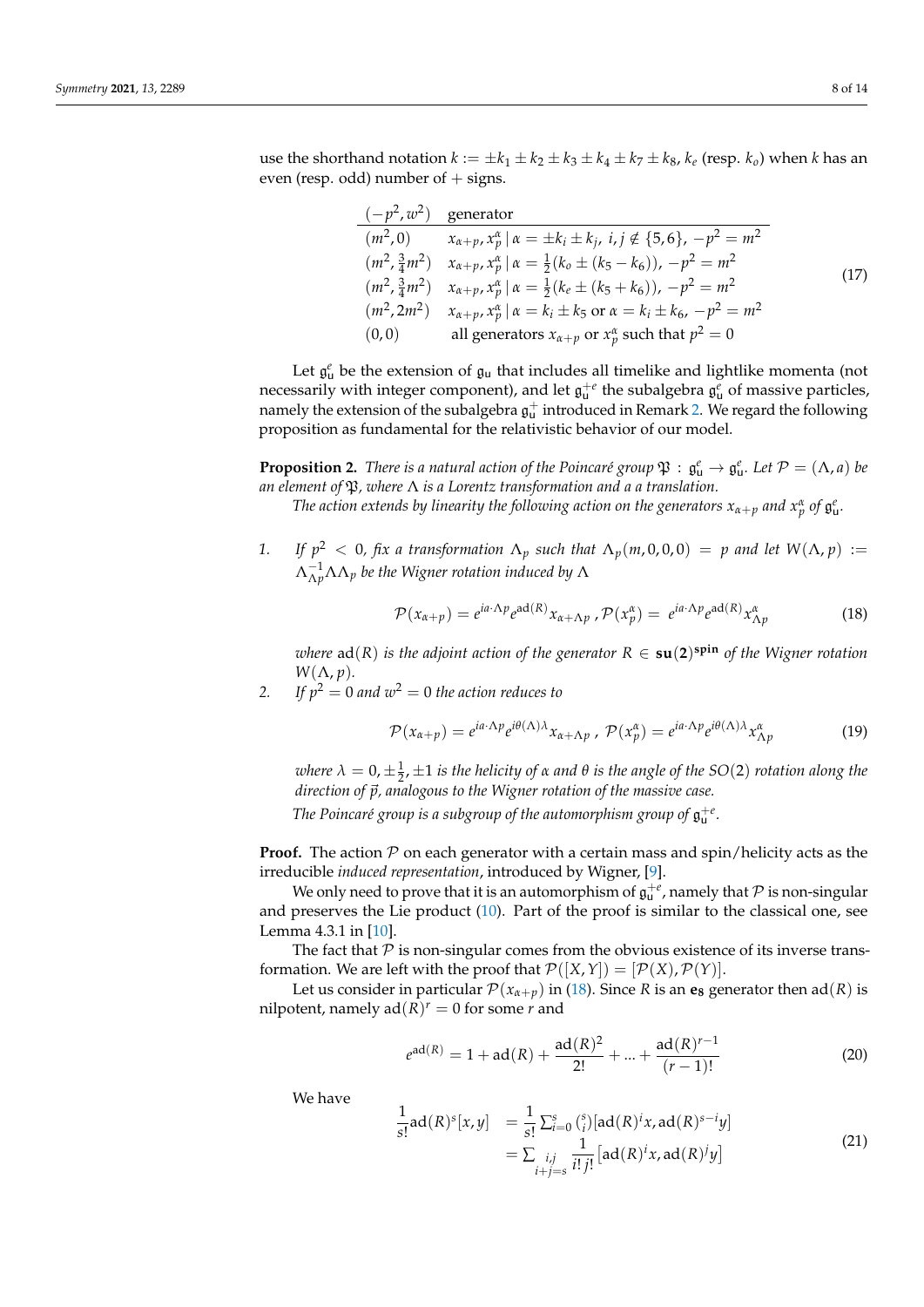and also that  $ad(R)^t = 0$  for  $t \geq r$  implies

$$
\sum_{i,j} \frac{1}{i! \, j!} \left[ ad(R)^i x, ad(R)^j y \right] = 0 \text{ if } i + j \ge r \tag{22}
$$

Let  $\alpha + \beta \in \Phi_8$  and  $p_1^2, p_2^2 < 0$ . We get:

$$
\mathcal{P}([x_{\alpha+p_1}, x_{\beta+p_2}]) = \mathcal{P}(\varepsilon(\alpha, \beta)x_{\alpha+\beta+p_1+p_2}) = e^{ia \cdot \Lambda(p_1+p_2)}e^{ad(R)}[x_{\alpha+\Lambda p_1}, x_{\beta+\Lambda p_2}]
$$
  
\n
$$
= e^{ia \cdot \Lambda(p_1+p_2)}\sum_{s\geq 0}\sum_{\substack{i,j \ i+j=s}} \frac{1}{i! \, j!} \left[ad(R)^i x_{\alpha+\Lambda p_1}, ad(R)^j x_{\beta+\Lambda p_2}\right]
$$
  
\n
$$
= e^{ia \cdot \Lambda p_1+\Lambda p_2}\sum_{i\geq 0}\sum_{j\geq 0} \frac{1}{i! \, j!} \left[ad(R)^i x_{\alpha+\Lambda p_1}, ad(R)^j x_{\beta+\Lambda p_2}\right]
$$
  
\n
$$
= [\mathcal{P}(x_{\alpha+p_1}), \mathcal{P}(x_{\beta+p_2})]
$$
\n(23)

Similarly for the other commutators in  $(10)$ .  $\Box$ 

The action  $P$  can be easily extended to  $\mathfrak{sg}_{\mathfrak{u}}$  by acting accordingly on the Grassmann variable in order to get the variable associated to the transformed generators of  $\mathfrak{g}_\mathsf{u}$ .

#### <span id="page-8-0"></span>**6. Initial Quantum State**

The initial quantum state of our model of the expanding early Universe is an element of the universal enveloping algebra  $\mathfrak{U}_{\mathfrak{sg}_\mathsf{u}}$  of  $\mathfrak{sg}_\mathsf{u}$ , namely an element of the tensor algebra built on the generators of sg<sup>u</sup> *modulo* the relations defining the product in the algebra itself. The initial generators are all in pairs with opposite helicity and opposite 3-momentum, [\[1\]](#page-13-0), and have a phase or amplitude associated to each of them as a complex coefficient. The interactions and expansions starting from the initial state are such that *locally* the quantum state is an element of the universal enveloping algebra. Interference plays the crucial role in the quantum behavior of the model, including repulsive *versus* attractive forces. *The quantum nature of gravity appears through the quantum nature of spacetime*: at every cosmological instant, a point in space has an amplitude which is the sum of the amplitudes for particles to be at that point.

The initial state has the mean energy of the Universe concentrated on the generators that interact with each other at  $t = 0$ . The choice of the initial state is crucial in determining the likelihood for the existence of particles and of an eventual symmetry breaking. It is beyond the scope of this paper to investigate this subject in depth; an algorithm based on the algebra and the expansion rule that we have introduced can be the basis for computer calculations, which should shed some light on the physical consequences of the choice of the initial quantum state.

#### <span id="page-8-1"></span>**7. Vertex-Type Algebra and** *Gravitahedra*

Space expansion leads to an enrichment of the algebra. The locality of interactions suggests to embed the algebra in a vertex-type operator algebra, in which the generators of  $\mathfrak{sg}_u$  act as vertex operators on a discrete space that is being built up, step by step, by  $\mathfrak{sg}_u$ driven interactions.

The tree structure of the interactions allows for a description of scattering amplitudes in terms of *associahedra* or *permutahedra*, [\[11–](#page-13-10)[19\]](#page-13-11), with structure constants attached to each vertex; see Figure [4](#page-9-0) for the interaction of four particles, producing the *associahedron* K4. A vertex is interpreted as an interaction with universal time flowing from top to bottom in the trees of Figure [4.](#page-9-0) However, if one includes the *gravitational effect* of space expansion, one should describe the interactions through permutahedra P*n*−<sup>1</sup> rather than associahedra; see Figure [5](#page-9-1) for the interaction of four particles, producing the *permutahedron* P3.

The two trees in Figure [5b](#page-9-1) are different due to the spreading of particles in space, because the same interactions occur at different times (represented by the horizontal lines).

A complete graphical description of the interactions, including the spacetime effects, hence gravity, can be quite complicated and needs a deep study. A research program with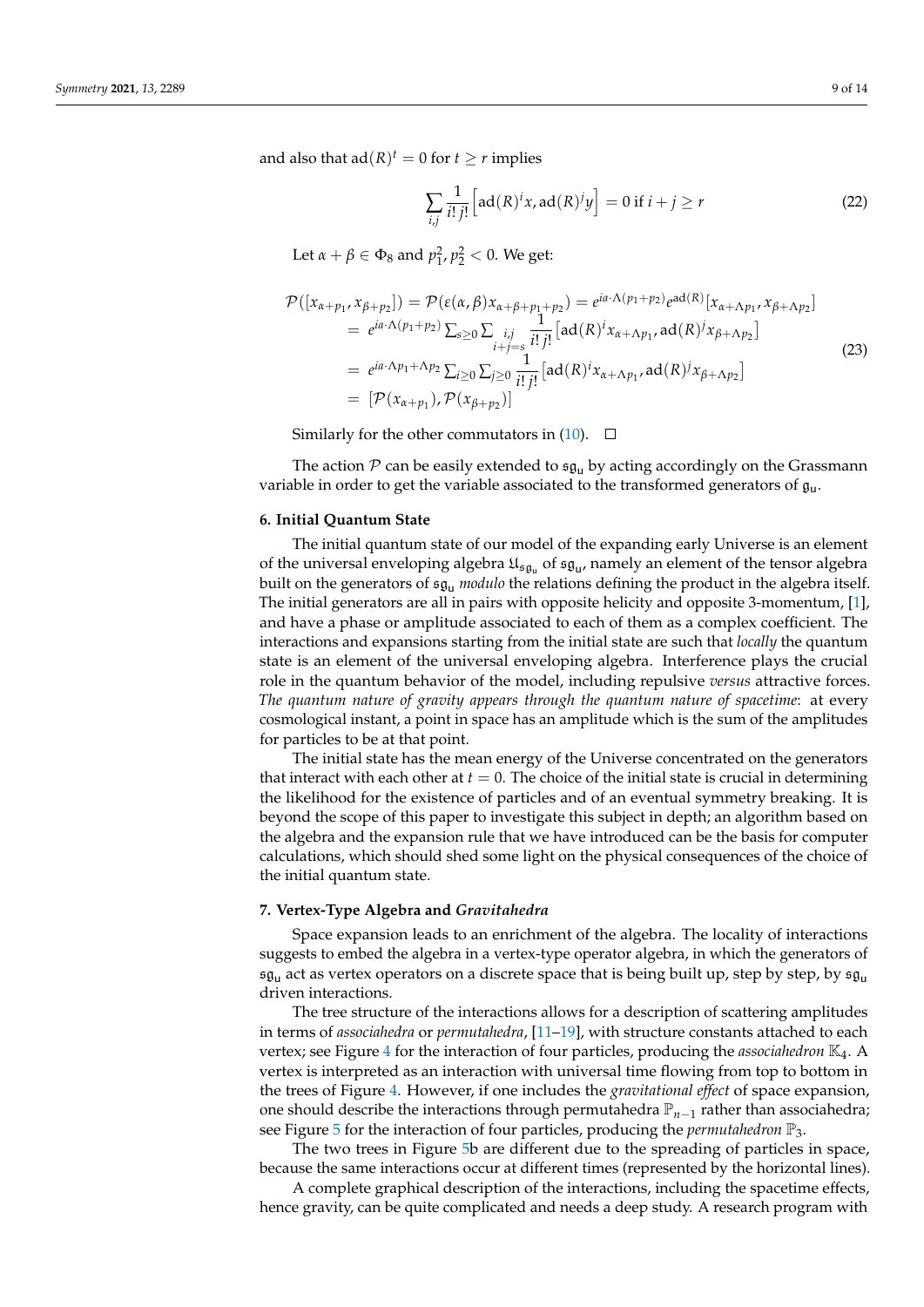thi

<span id="page-9-0"></span>

will eventually, and hopefully, describe such interactions.

<span id="page-9-1"></span>**Figure 4.** Associahedron  $\mathbb{K}_4$ . Adjacent vertices  $(st)u \rightarrow s(tu)$ , for sub-words *s*, *t*, *u*.



**Figure 5.** (a): whose; (b): renders a magnification, shows the permutahedron  $\mathbb{P}_3$ , pertaining to the interaction of 4 particles.

The fact that *locally* the quantum state is an element of the universal enveloping algebra means that we can assign to it labels  $q$  of space  $Q$ , which are triples of rational numbers, due to the expansion by  $\vec{p}/E$ , where  $E$ ,  $p_x$ ,  $p_y$ ,  $p_z$  are integers, [\[1\]](#page-13-0). The vertex-type algebra is therefore the algebra  $\mathfrak{U}_{\mathfrak{su}_\mathfrak{g_u}}(Q)$ , whose relations have been extended in order to  $\sigma$ include the commutation of elements with different space-labels.

# rational numbers, due to the expansion by ~p/E, where E, px, py, p<sup>z</sup> are integers, [1]. **8. Conclusions**

In the pair of papers given by  $[1]$  and the present paper we have In the pair of papers given by [\[1\]](#page-13-0) and the present paper, we have presented an A Conclusion Conclusion Conclusion Conclusion Conclusion Conclusion Conclusion Concept and Concept and Section Concept and Section Concept and Section Concept and Section Concept and Section Concept and Section Concept and In the paper of paper of paper of paper paper and the present paper of present paper and the present paper of paper and inapplied to the quantum era of the first cosmic evolution. Our model can accommodate the degrees of freedom of the particles we know, *without superpartners*, namely spin- $\frac{1}{2}$  fermions and spin-0 and spin-1 bosons obeying the proper statistics. intrinsically quantum and relativistic theory of the creation of spacetime starting from a quantum state as cosmological boundary condition, which we conceive to play a key role in a workable model, based on a rank-12 infinite dimensional Lie superalgebra, which can be

The seed of quantum gravity has to be searched at the big bang era. In the algebraic realm there is no need to have the whole set of generators at the big bang, since a proper choice of a (finite) number of them can produce all generators in the algebra. The use of Serre's theorem, for instance, states this fact in the proper and elegant mathematical language in the case of a Lie algebra. The same is true for infinite dimensional Kac-Moody and Borcherds algebras.

In our model a proper finite set of generators is suitable to represent the initial state, but as soon as time starts flowing the state necessarily becomes a fully entangled pure since a proper choice of a (finite) number of them can produce all generators in the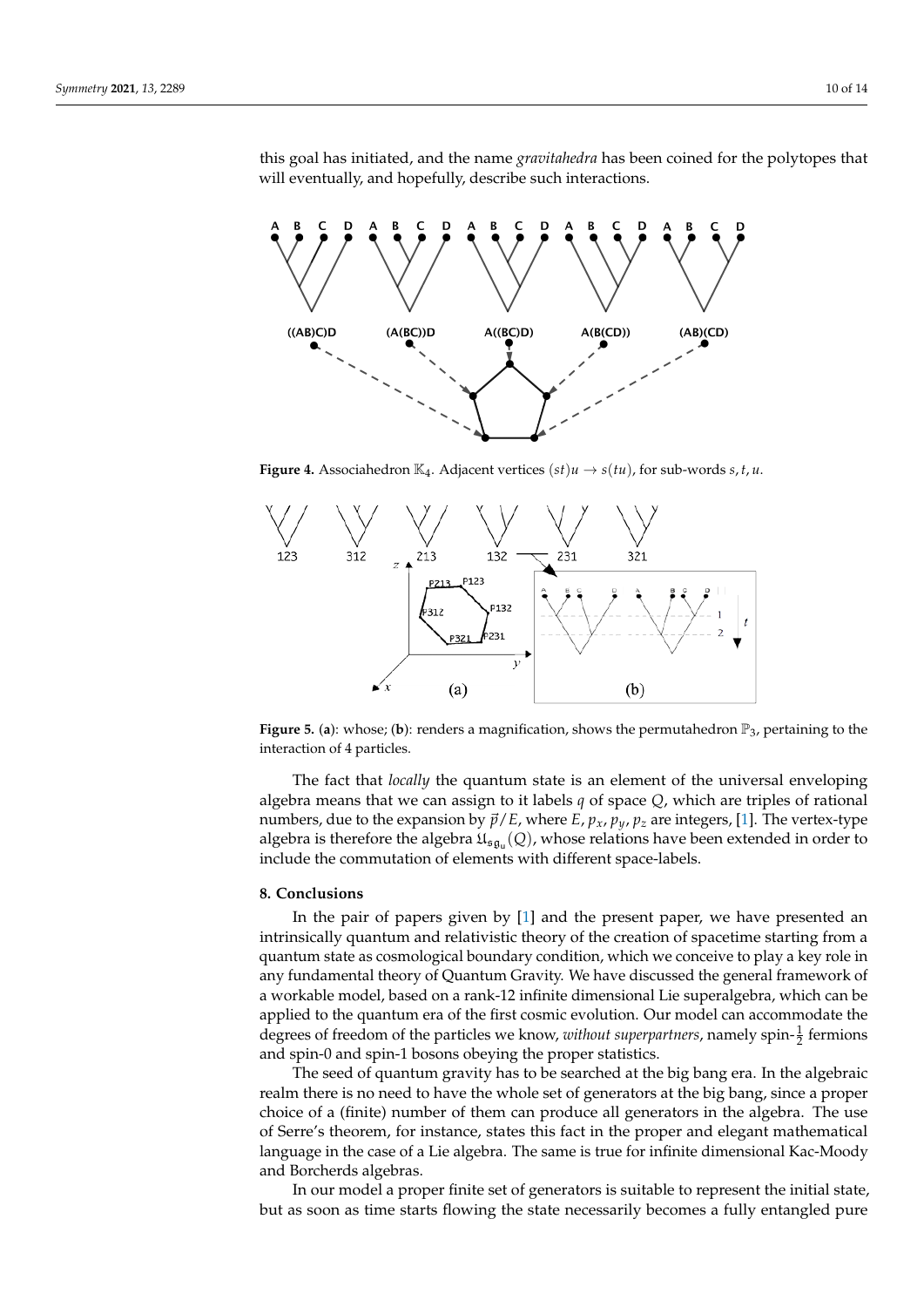state—one may start with few generators of a much simpler algebra than ours, to deduce this fact from our rules. It is intuitive to say that the state stays this way, a pure entangled state, until the first observations, supposedly occurring after the universe has cooled down a lot and undergone a large expansion. The measurement by an apparatus that entangles with the observed object, changes the pure state of the universe: namely it disentangles a very tiny part from it and eventually, after subsequent observations, turns that pure state into a mixture. Quasi-classical phenomena may thus appear in a very small part of the universe—locally, we may say. The density matrix of the universe changes a little tiny bit, some information is lost and the entropy increases.

The quantum nature of gravity is intrinsically unobservable, because observation implies the destruction of the entanglement and the collapse of the wavefunction.

This is the reason why objects that are expected to be intrinsically quantum, such as black holes or the rapid expansion characterizing inflation in early Universe, can effectively be described by (semi)classical structures, such as a Riemannian metric and a potential with flat directions, respectively.

Thus, the deal in Quantum Gravity is the following: the intrinsically quantum and relativistic description of an intrinsically unobservable regime should be made consistent with the existence of a macroscopic observer, and thus of a (semi)classical observational symmetry, emerging in the thermodynamical/macroscopic limit in which the entanglement becomes irrelevant. Our model, by exploiting Occam's razor, tackles this crucial issue of Quantum gravity, providing an elegant solution, which can be regarded as a "third way", alternative to both supersting/M- theory and loop quantum gravity: indeed, the Poincaré group emerges from both the "spin" sector (**e8**) and the kinematical sector (complementary of **e<sup>8</sup>** in gu) of the Lie superalgebra sg<sup>u</sup> . Besides the absence of superpartners and the implementation of the Pauli exclusion principle, the emergence of the Poincaré group is a crucial feature of our model. We should stress that, of course, the Poincaré group can be defined only in the thermodynamical limit in which the observer can be consistently decoupled from the evolutive dynamics of the Universe, given *in toto* by sg<sup>u</sup> . Especially in an early Universe, the back-reaction of the observer on the object of the observation should be relevant, and thus the abstraction of a decoupled and distinct observer is not totally consistent during the early stages of the Universe.

Many physical properties have still to be verified and/or fulfilled, like the proton decay, the confinement of quarks, the attractive nature of gravity on the large scale. The general framework of the model leaves however a great freedom of choice, and this is to be regarded as a benefit for those who believe this is a promising approach and wish to explore it.

There is much left for future work, to start with the definition of a particular quantum initial state allowing to perform some preliminary computer calculations that may give an idea of how the model effectively works. In particular, the density matrix, von Neumann entropy, mean energy, scattering amplitudes can be *explicitly calculated* according to our model.

We end this series of two papers by recapitulating what we consider the main physical features of our approach:

- (I) spacetime is the outcome of the interactions driven by an infinite-dimensional Lie superalgebra sg<sup>u</sup> ; it is discrete, finite and expanding;
- (II) the algebra  $\mathfrak{sg}_u$  incorporates 4-momentum and charge conservation; it involves fermions and bosons, with fermions fulfilling the Pauli exclusion principle;
- (III)  $\mathfrak{sg}_u$  is a Lie superalgebra without any supersymmetry forcing the existence of superpartners for the particles of the Standard Model;
- (IV) every particle has positive energy and it is either timelike or lightlike;
- (V) the initial state is an element of the universal enveloping algebra of  $\mathfrak{sg}_u$ ;
- (VI) the interactions are local, and the whole algebraic structure is a vertex-type algebra, due to a mechanism for the expansion of space (in fact, an expansion of matter and radiation);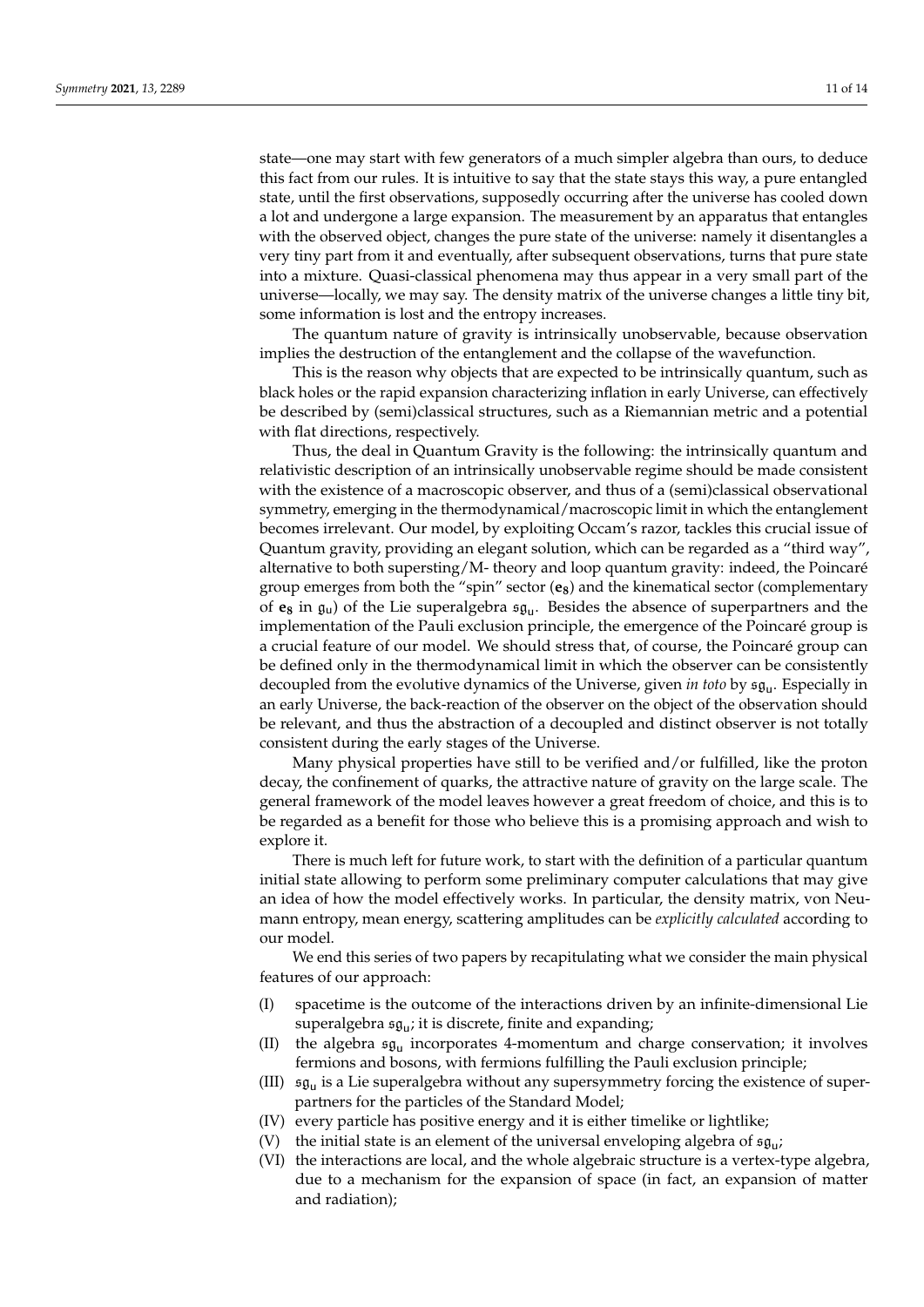- (VII) the emerging spacetime inherits the quantum nature of the interactions, hence Quantum Gravity is an expression for quantum spacetime—in particular, there is no spin-2 particle;
- (VIII) the Poincaré group has a natural action on the local algebra;
- (IX) once an initial state is fixed, the model can be viewed as an algorithm for explicit computer calculations of physical quantities, like scattering amplitudes, density matrix, partition function, mean energy, von Neumann entropy, etc.

**Author Contributions:** Conceptualization, P.T., A.M., M.R. and K.I.; methodology, P.T. and A.M.; formal analysis, P.T., A.M. and M.R.; investigation, P.T.; writing—original draft preparation, P.T.; writing—review and editing, P.T., A.M. and M.R.; supervision, K.I. All authors have read and agreed to the published version of the manuscript.

**Funding:** This research received no external funding.

**Conflicts of Interest:** The authors declare no conflict of interest.

## <span id="page-11-0"></span>**Appendix A**

We prove Proposition [1.](#page-3-4)

The algebra  $g_u$  with relations [\(10\)](#page-3-1)–[\(12\)](#page-3-2) is obviously infinite dimensional, and its product is antisymmetric. We only need to prove that it fulfills the Jacobi identity.

Throughout the proof we strongly rely on the following standard results, see [\[1\]](#page-13-0) and Refs. therein.

**Proposition A1.** For each  $\alpha, \beta \in \Phi_8$  the scalar product  $(\alpha, \beta) \in \{\pm 2, \pm 1, 0\}$ ;  $\alpha + \beta$  (respectively *α* − *β) is a root if and only if* (*α*, *β*) = −1 *(respectively* +1*); if both α* + *β and α* − *β are not in*  $\Phi_8 \cup \{0\}$  *then*  $(\alpha, \beta) = 0$ *. For*  $\alpha$ ,  $\beta \in \Phi_8$  *if*  $\alpha + \beta$  *is a root then*  $\alpha - \beta$  *is not a root.* 

<span id="page-11-1"></span>**Proposition A2.** *The asymmetry function*  $\varepsilon$  *satisfies, for*  $\alpha$ ,  $\beta$ ,  $\gamma \in \mathbb{L}$ *:* 

(i) 
$$
\varepsilon(\alpha + \beta, \gamma) = \varepsilon(\alpha, \gamma)\varepsilon(\beta, \gamma)
$$
  
\n(ii)  $\varepsilon(\alpha, \beta + \gamma) = \varepsilon(\alpha, \beta)\varepsilon(\alpha, \gamma)$   
\n(iii)  $\varepsilon(\alpha, \alpha) = (-1)^{\frac{1}{2}(\alpha, \alpha)} \Rightarrow \varepsilon(\alpha, \alpha) = -1 \text{ if } \alpha \in \Phi_8$   
\n(iv)  $\varepsilon(\alpha, \beta)\varepsilon(\beta, \alpha) = (-1)^{(\alpha, \beta)} \Rightarrow \varepsilon(\alpha, \beta) = -\varepsilon(\beta, \alpha) \text{ if } \alpha, \beta, \alpha + \beta \in \Phi_8$   
\n(v)  $\varepsilon(0, \beta) = \varepsilon(\alpha, 0) = 1$   
\n(vi)  $\varepsilon(-\alpha, \beta) = \varepsilon(\alpha, \beta)^{-1} = \varepsilon(\alpha, \beta)$   
\n(vii)  $\varepsilon(\alpha, -\beta) = \varepsilon(\alpha, \beta)^{-1} = \varepsilon(\alpha, \beta)$ 

By linearity it is sufficient to prove that the Jacobi identity holds for the generators of the algebra. For each triple of generators *X*,*Y*, *Z* we write

$$
J_1 := [[X, Y], Z], \qquad J_2 := [[Z, X], Y], \qquad J_3 := [[Y, Z], X]
$$
 (A1)

We want to prove that  $J := J_1 + J_2 + J_3 = 0$ . For  $p \neq 0$  we call the generators  $x_p^{\alpha}$  of type 0 and  $x_{\alpha+p}$  of type 1. We consider the various cases.

- (a) At least one of *X*,*Y*, *Z* is of type-0
	- (a1) If *X*,*Y*, *Z* are all of the type-0 then Jacobi holds trivially.
	- (a2) If  $X = x_{p_1}^{\alpha}, Y = x_{p_2}^{\beta}$  are of type 0 and  $Z = x_{\gamma+p_3}$  is of type 1 then  $J_1 = 0$ , *J*<sub>2</sub> = (*α*, *γ*)(*β*, *γ*)*x*<sub>*γ*+*p*<sub>1</sub>+*p*<sub>2</sub>+*p*<sub>3</sub></sub> and *J*<sub>3</sub> = -(*α*, *γ*)(*β*, *γ*)*x*<sub>*γ*+*p*<sub>1</sub>+*p*<sub>2</sub>+*p*<sub>3</sub></sub>, hence *J* = 0.
	- (a3) If  $X = x_{p_1}^{\alpha}$  is of type 0 and  $Y = x_{p_1+p_2}$ ,  $Z = x_{\gamma+p_3}$  are of type 1, then  $J_1 =$  $(\alpha, \beta) [x_{\beta+p_1+p_2}, x_{\gamma+p_3}], J_2 = (\alpha, \gamma) [x_{\beta+p_2}, x_{\gamma+p_1+p_3}]$  and  $J_3 = -[x_{p_1}^{\alpha}, [x_{\beta+p_2}, x_{\gamma+p_3}]]$ *xγ*+*p*<sup>3</sup> ]]. We have 3 cases:

(a3.i)  $\beta + \gamma \notin \Phi_8 \cup \{0\}$  then  $J_1 = J_2 = J_3 = 0;$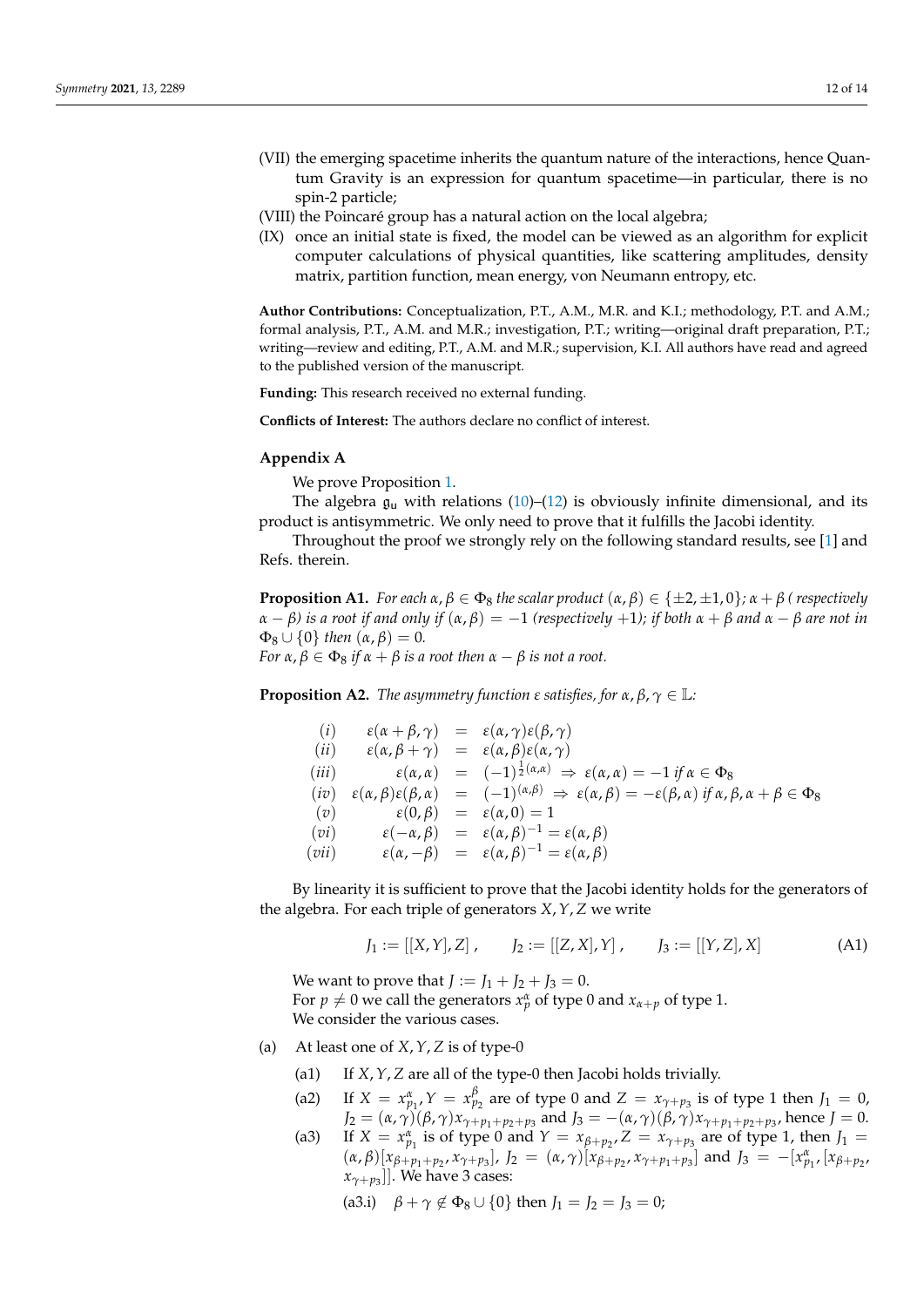- (a3.ii)  $β + γ ∈ Φ_8$  then  $J_3 = -(α, β + γ)ε(β, γ)x_{β + γ + p_1 + p_2 + p_3} = -(J_1 + J_2);$ (a3.iii)  $\beta + \gamma = 0$  then  $J_1 = -(\alpha, \beta)x_{p_1+p_2+p_3}^{\beta}, J_2 = (\alpha, \beta)x_{p_1+p_2+p_3}^{\beta}$  and  $J_3 = 0$ , hence *.*
- (b) None of *X*, *Y*, *Z* is of type-0. Let  $X = x_{\alpha+p_1}$ ,  $Y = x_{\beta+p_2}$ ,  $Z = x_{\gamma+p_3}$  be all of type 1. For any two roots of  $Φ_8$ , say *α*, *β* without loss of generality, we have three cases:
	- (b1)  $\alpha + \beta \notin \Phi_8 \cup \{0\}$ :
		- (b1.i) if both  $\alpha + \gamma$ ,  $\beta + \gamma \notin \Phi_8 \cup \{0\}$  then  $J = 0$  trivially;
		- (b1.ii) if  $\beta + \gamma \notin \Phi_8 \cup \{0\}$  and  $\alpha + \gamma \in \Phi_8 \cup \{0\}$  then  $J_1 = J_3 = 0$ . Since both  $(α, β)$ ,  $(β, γ) ∈ {0, 1, 2}$  then  $(α + γ, β) ≥ 0$  hence if  $α + γ ∈ Φ_8$ , then  $\alpha + \beta + \gamma \notin \Phi_8 \cup \{0\}$  and  $J_2 = 0$ . On the other hand if  $\alpha = -\gamma$ then  $J_2 = [x_{p_1+p_3}^{\alpha}, x_{\beta+p_2}] = (\alpha, \beta)x_{\beta+p_1+p_2+p_3}$ . But  $(\beta, \gamma) = -(\beta, \alpha)$ and  $(\alpha, \beta), (\beta, \gamma) \in \{0, 1, 2\}$  imply  $(\alpha, \beta) = 0$  hence  $J = 0$ ;
		- (b1.iii) if  $\beta + \gamma \in \Phi_8$  and  $\alpha + \gamma \in \Phi_8$  then  $J_2 = \varepsilon(\gamma, \alpha) [x_{\alpha + \gamma + p_1 + p_3}, x_{\beta + p_2}]$  and *J*<sub>3</sub> = *ε*(*β*, *γ*)[ $x_{\beta+\gamma+p_2+p_3}$ ,  $x_{\alpha+p_1}$ ]. If  $\alpha+\beta+\gamma \notin \Phi_8 \cup \{0\}$  then *J*<sub>2</sub> = *J*<sub>3</sub> = 0 hence  $J = 0$ . If  $\alpha + \beta + \gamma \in \Phi_8$  then  $J_2 + J_3 = \varepsilon(\gamma, \alpha)(\varepsilon(\gamma, \beta)\varepsilon(\alpha, \beta) +$ *ε*(*β*, *γ*)*ε*(*β*, *α*))*x*<sub>*α*+*β*+*γ*+*p*<sub>1</sub>+*p*<sub>2</sub>+*p*<sub>3</sub></sub>. Since 2 = (*α* + *β* + *γ*, *α* + *β* + *γ*) = 6 +  $2(\alpha, \beta) + 2(\beta, \gamma) + 2(\alpha, \gamma) = 2 + 2(\alpha, \beta)$ , we get  $(\alpha, \beta) = 0$  and, from Proposition [A2,](#page-11-1)  $\varepsilon(\alpha, \beta) = \varepsilon(\beta, \alpha)$  and  $\varepsilon(\gamma, \beta) = -\varepsilon(\beta, \gamma)$ , implying *J*<sub>2</sub> + *J*<sub>3</sub> = 0 and *J* = 0. Finally if  $\alpha + \beta + \gamma = 0$  then  $(\alpha, \beta) = (\alpha, -\alpha - \beta)$ *γ*) =  $-2+1$  =  $-1$  and  $\alpha + \beta$  would be a root, contradicting the hypothesis.
		- (b1.iv) if  $\beta + \gamma \in \Phi_8$  and  $\alpha + \gamma = 0$  then  $J_2 = (\alpha, \beta)x_{\beta + p_1 + p_2 + p_3}$  and  $J_3 =$ *ε*(*β*, *α*)*ε*(*β* − *α*, *α*)*xβ*+*p*1+*p*2+*p*<sup>3</sup> = −*xβ*+*p*1+*p*2+*p*<sup>3</sup> . But (*α*, *β*) = −(*γ*, *β*) = 1 hence  $J_2 + J_3 = 0$  and  $J = 0$ .
		- (b1.v) If  $\beta + \gamma \in \Phi_8$  and  $\alpha + \gamma \notin \Phi_8 \cup \{0\}$  then  $J_2 = 0$  and  $(\beta, \alpha) \geq 0$ ,  $(\gamma, \alpha) \geq 0$  imply  $(\beta + \gamma, \alpha) \geq 0$  hence  $\beta + \gamma + \alpha \notin \Phi_8 \cup \{0\}$  therefore *J*<sub>3</sub> = *ε*(*β*,  $\gamma$ )[ $x_{\beta+\gamma+p_2+p_3}$ ,  $x_{\alpha+p_1}$ ] = 0 and *J* = 0.
		- (b1.vi) If  $\beta + \gamma = 0$  and  $\alpha + \gamma \in \Phi_8$  then *J*<sub>2</sub> =  $-\varepsilon$ (*α*, *β*)*ε*(*α* − *β*, *β*)*x*<sub>*α*+*p*<sub>1</sub>+*p*<sub>2</sub>+*p*<sub>3</sub></sub> = *x*<sub>*α*+*p*<sub>1</sub>+*p*<sub>2</sub>+*p*<sub>3</sub></sub> and *J*<sub>3</sub> =  $-[x_{p_2+p_3}^{\beta}, x_{\alpha+p_1}] = -x_{\alpha+p_1+p_2+p_3}$ , being  $(α, β) = -(α, γ) = 1$ ,  $implying \dot{J} = 0.$
		- (b1.vii) If  $\beta + \gamma = 0$  and  $\alpha + \gamma = 0$  then  $J_2 = [x_{p_1+p_3}^{\beta}, x_{\beta+p_2}] = 2x_{\beta+p_1+p_2+p_3}$ and  $J_3 = -[x_{p_2+p_3}^{\beta}, x_{\beta+p_1}] = -2x_{\beta+p_1+p_2+p_3}$  and  $J = 0$ .
		- (b1.viii)If  $\beta + \gamma = 0$  and  $\alpha + \gamma \notin \Phi_8 \cup \{0\}$  then  $J_2 = 0$ ;  $(\alpha, \beta) = 0$  since  $(\alpha, \beta) \ge$ 0 and  $(α, γ) = -(α, β) ≥ 0$ , therefore  $J_3 = -[x_{p_2+p_3}^β, x_{α+p_1}] = 0$  and  $J = 0$ . From now on  $\alpha + \beta$ ,  $\alpha + \gamma$ ,  $\beta + \gamma \in \Phi_8 \cup \{0\}$ .
	- (b2)  $\alpha + \beta \in \Phi_8$ :
		- (b2.i) If  $\alpha + \gamma$ ,  $\beta + \gamma \in \Phi_8$  then  $(\alpha + \beta + \gamma, \alpha + \beta + \gamma) = 0$  hence  $\alpha + \beta + \gamma$ *γ* = 0. Then  $J_1 = -\varepsilon(\alpha, \beta)x_{p_1+}^{\alpha+\beta}$ *α*+*β*  $p_1+p_2+p_3$ ,  $J_2 = ε(α + β, α)x_{p_1+p_2+p_3}^β$ ,  $J_3 =$  $\varepsilon(\beta, \alpha + \beta)x_{p_1+p_2+p_3}^{\alpha}$ . Since  $\varepsilon(\alpha + \beta, \alpha) = \varepsilon(\beta, \alpha + \beta) = \varepsilon(\alpha, \beta)$ ,  $x_p^{\alpha+\beta} =$  $x_p^{\alpha} + x_p^{\beta}$ , see [\(12\)](#page-3-2), we get  $J = 0$ .
		- (b2.ii) If  $\alpha + \gamma \in \Phi_8$  and  $\beta + \gamma = 0$  then  $\alpha \beta \in \Phi_8$  which is impossible.
		- (b2.iii) If  $\alpha + \gamma = 0$  and  $\beta + \gamma \in \Phi_8$  then  $\beta \alpha \in \Phi_8$  which is impossible.
		- (b2.iv) If  $\alpha + \gamma = 0$  and  $\beta + \gamma = 0$  then  $\alpha = \beta$  which is impossible.
	- (b3)  $\alpha + \beta = 0$ :
		- (b3.i) If  $\alpha + \gamma \in \Phi_8$  then  $\beta + \gamma = -\alpha + \gamma \notin \Phi_8$ ; we can only have  $\beta + \gamma = 0$ implying  $\alpha = \gamma$ , that contradicts  $\alpha + \gamma \in \Phi_8$ .